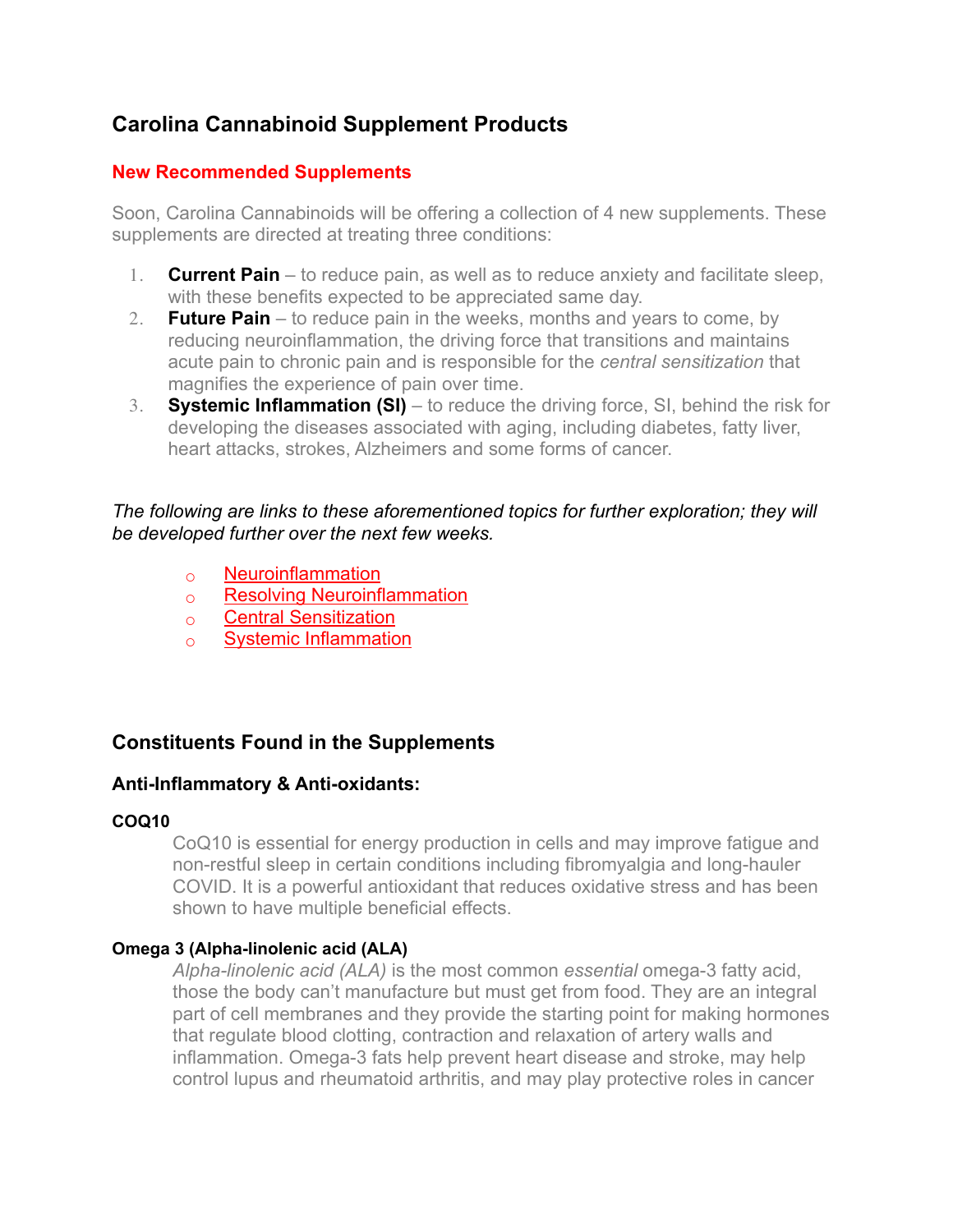and other conditions. Early research suggests that they may be crucial for causing the resolution of inflammation.

#### **PEA (Palmitoyethanolamide)**

*Palmitoylethanolamide (PEA)* is made in the body but also found in foods such as eggs and milk. It is emerging as a new agent in the treatment of pain and inflammation which has demonstrated effectiveness for chronic pain of multiple types associated with many painful conditions, especially with neuropathic (nerve) pain, inflammatory pain and visceral pain such as endometriosis and interstitial cystitis.

#### **Piperine**

*Piperine* is a potent antioxidant that reduces free radical damage to cells and helps to lower the risk of chronic illnesses like atherosclerosis, cardiovascular disease, and neurological conditions.

#### **Vitamin A**

Vitamin A has been identified as an antioxidant and there is preliminary research suggesting it may additionally exert beneficial effects in another another way, by modulating gene expression via a transcription factor, PPARγ to reduce inflammation. PPARγ has also been identified as a mechanism for benefit with PEA and BCP (also included here), suggesting a possible synergistic benefit

#### **Vitamin D3**

Vitamin D is known to affect a number of inflammatory pathways associated with the development and persistence of chronic pain. It has been shown to help patients with chronic pain, especially headaches, low back pain, diabetic peripheral neuropathy and fibromyalgia.

#### **Vitamin E**

Vitamin E is a family consisting of two forms, the tocopherols and the tocotrienols, Vitamin E is known to have anti-oxidative, anti-inflammatory, anti-obesity, antihyperglycemic, anti-hypertensive and anti-hypercholesterolemic properties.

#### **Tocophenols**

Only tocopherol can correct vitamin E deficiency, which suggests that tocopherol is the form of vitamin E that the body needs most to function efficiently.

#### **Tocotrienols**

Current research indicates tocotrienols have greater antioxidant potential than tocopherols.

#### **Vitamin K2 (MK7)**

Vitamin K is a fat soluble vitamin found in two natural forms: Vitamin K1 and Vitamin K2. While the most common action of vitamin K is related to forming blood clots, vitamin K2 can also improve bone density and minimize the risk of fractures by enhancing the mineralization of bones. Additionally, Vitamin K has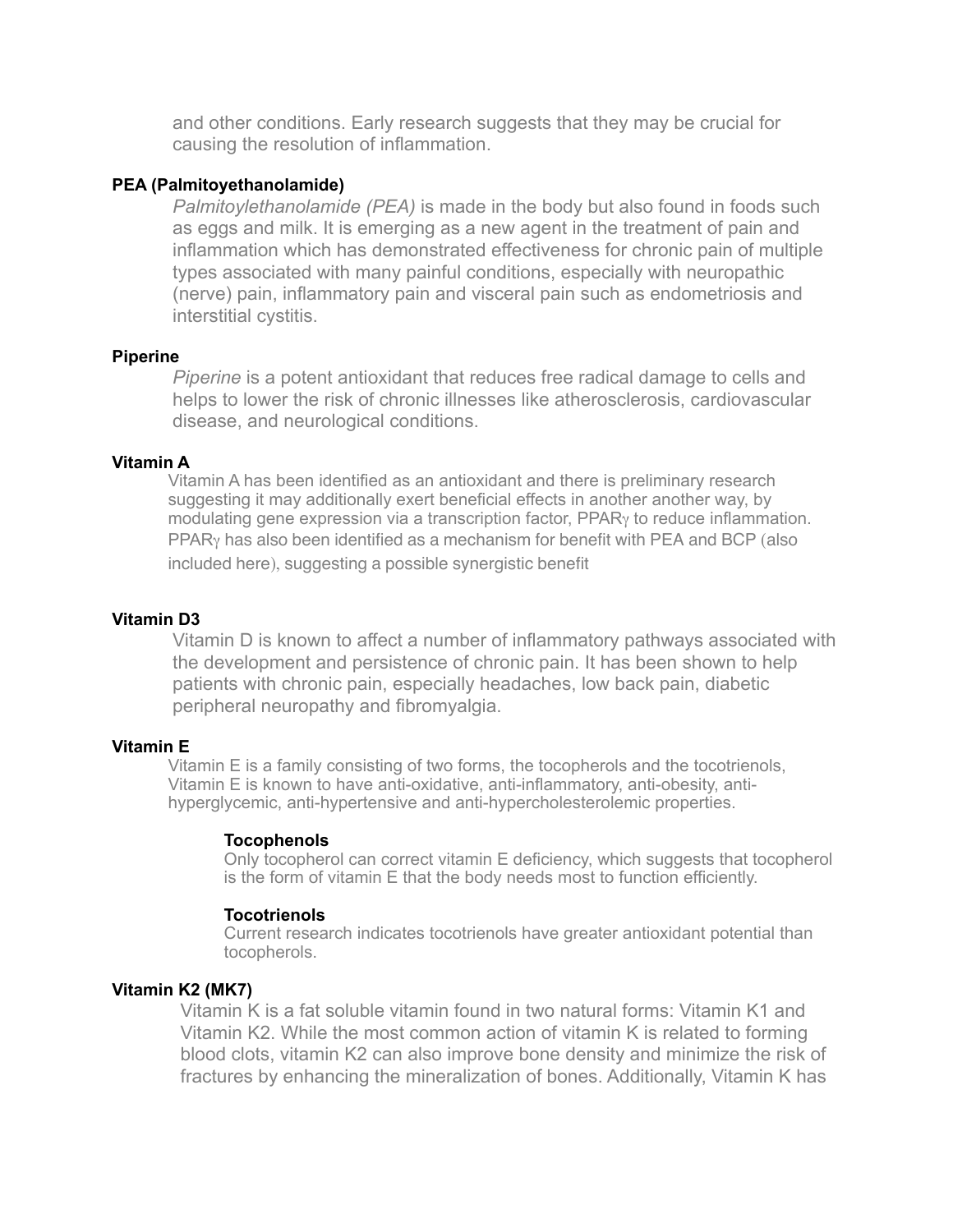anti-inflammatory activity that suppresses production of pro-inflammatory agents (cytokines).

# **Other Ingredients:**

## **Coconut MCT Oil**

*MCT oil* is made from a type of fat called medium-chain triglycerides (MCT). MCT molecules are smaller than most of the fats found in food, making them easier to digest and be absorbed into the bloodstream quickly to turn them into useful energy.

## **Flax Seed Oil**

*Flaxseed oil* comes from flaxseed, an excellent source of an essential omega-3 fatty acid, alpha-linolenic acid (ALA). Omega-3 fatty acids help lower total blood cholesterol and low-density lipoprotein (LDL, or "bad") cholesterol levels), which may help reduce the risk of heart disease. In addition, there is evidence to suggest that they may assist the resolution of inflammation and systemic and neuroinflammation. This in turn may reduce chronic pain and suppress the transition of acute to chronic pain.

## **Soy Lecithin**

Lecithin (alpha-phosphatidylcholine) is found in many foods but is not readily produced by the body. It is the main dietary source of choline which helps maintain cells and nerve transmission, lower cholesterol and reduce inflammation.

# **Botanical Extracts:**

## **Black Pepper**

*Black pepper extract* is rich in piperine (see above), but additionally it is also very rich in beta-caryophyllene (BCP), a terpene with important antiinflammatory and analgesic properties.

## **Cinnamon**

*Cinnamon extract* is high in cinnamaldehyde, a potent anti-inflammatory, which may also help reduce blood sugar and cholesterol. It is also rich in other highly potent polyphenol antioxidants. Compared to 26 other spices, the antioxidant activity of cinnamon outranks "superfoods" like garlic and oregano.

## **Ginger**

*Ginger extract* has powerful components that regulate the production of insulin and may lower blood sugar levels. It also has cholesterol-lowering properties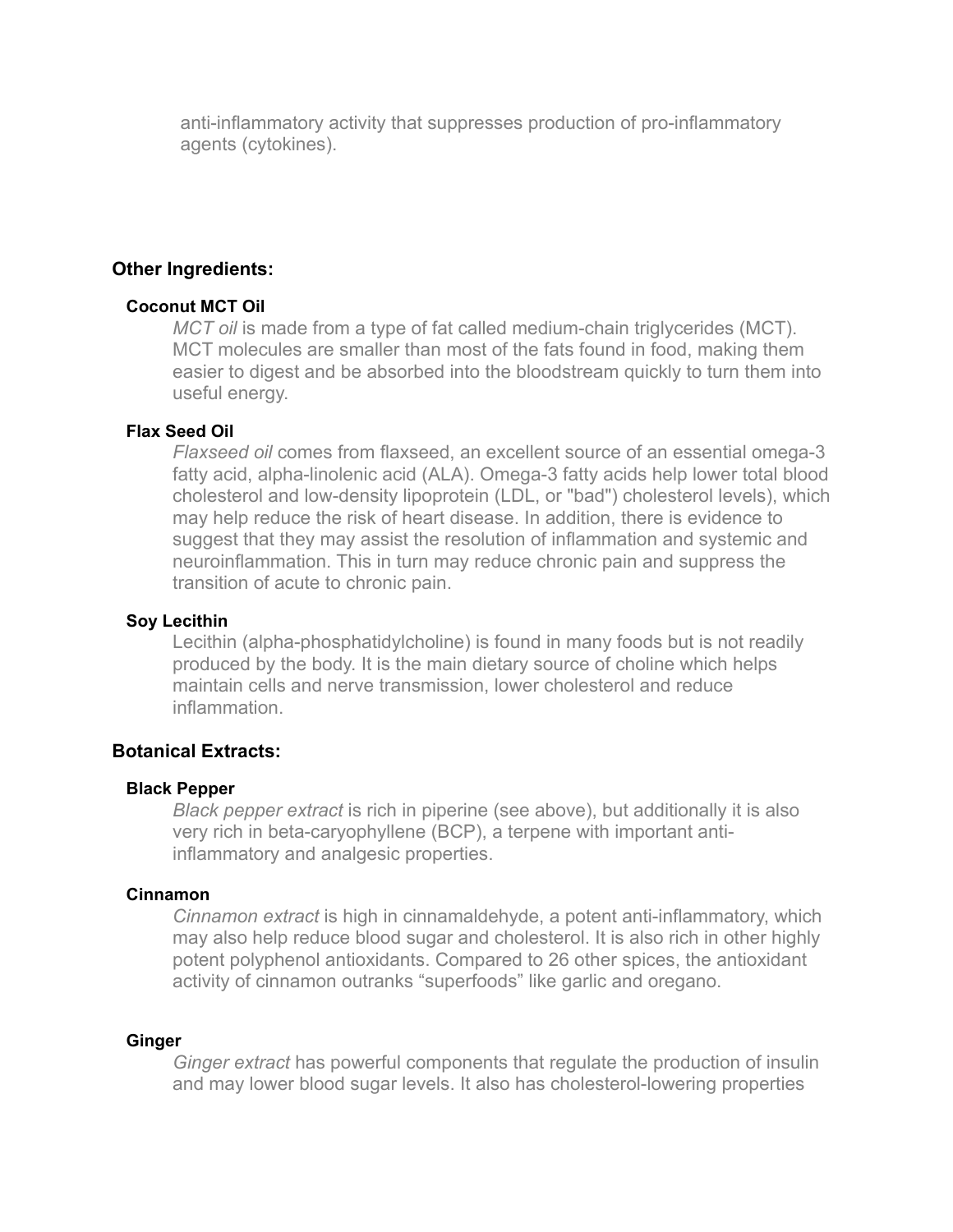that may help prevent heart-related diseases and strokes. Additionally, ginger is believed to have potent anti-inflammatory and anti-oxidant benefits.

## **Holy Basil**

*Holy Basil (Ocimum tenuiflorum*) *extract (*not the same as sweet basil) is an adaptogen, which means it helps the body deal with stress. Based in Ayurvedic medicine, holy basil has antidepressant and anti-anxiety properties, purported to be as "calming as yoga." It fosters clear thoughts, relaxation, and a sense of well-being. It is also believed to have anti-inflammatory properties that reduced arthritis pain and it may reduce blood sugar.

## **Nutmeg**

Nutmeg *extract* contains Nutmeg is rich in anti-inflammatory terpenes, including sabinene, terpineol, and pinene. It also is rich in the active ingredient myristicin which has sedative properties to promote sleep.

## **Rosemary**

*Rosemary extract* is a rich source of anti-oxidants and anti-inflammatory compounds and is purported to have analgesic, neuro-protective and antidepressant properties. Additionally, it may improve memory and mental fatigue.

#### **DMG**

Dimethylglycine (DMG) is an amino acid found naturally in many foods such as beans, cereal grains, brown rice, pumpkin seeds, and liver. It is used to improve energy, boost the immune system.

## **Polyglycerol Esters of Fatty Acids (PEFAs)**

Polyglycerol esters of fatty acids are used in foods as emulsifiers, agents that adsorbs substances to form an oil–water interface to make substances water soluble and more easily absorbed in the digestive tract. No adverse effects of PEFAs at any dose have been observed in short-term, subchronic or chronic toxicity studies.

# **Cannabinoids:**

#### **CBD**

CBD has anti-inflammatory, anti-convulsant, anti-psychotic, anti-oxidant, neuroprotective and immunomodulatory effects but does not produce mindaltering effects like euphoria. CBD is a neuroprotective antioxidant more potent than Vitamin C (ascorbate) or Vitamin E (tocopherol). CBD is also thought to support sleep and reduce nausea, particularly related to chemotherapy. CBD, in combination with THC, modulates some of the side effects of THC, including reducing THC-induced anxiety and euphoria.

## **THC**

THC is noted for multiple purported therapeutic benefits, including effectiveness for neuropathic pain, headaches, sleep, nausea, inflammation and other conditions. THC is